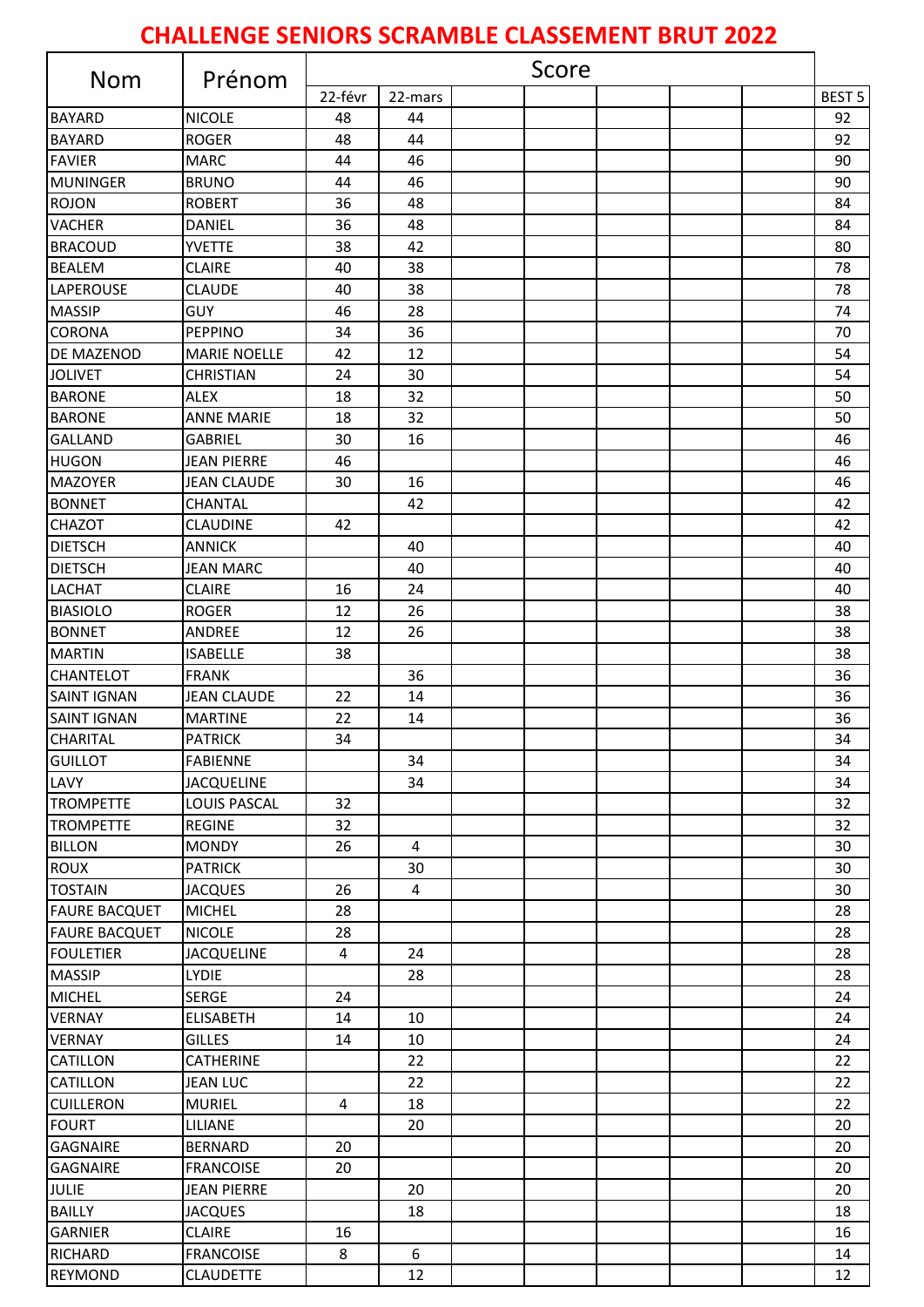| LAYRAL          | <b>EDITH</b>    | 10 |   |  |  | 10 |
|-----------------|-----------------|----|---|--|--|----|
| LAYRAL          | PHILIPPPE       | 10 |   |  |  | 10 |
| <b>BALAY</b>    | <b>ROBERT</b>   |    | 8 |  |  | 8  |
| SALTEL          | <b>ESTELLE</b>  | 8  |   |  |  | 8  |
| <b>WOLFF</b>    | <b>PAULE</b>    |    | 8 |  |  | 8  |
| <b>FAURE</b>    | <b>PIERRE</b>   |    | 6 |  |  | 6  |
| <b>FUSELIER</b> | <b>DENIS</b>    | 6  |   |  |  | 6  |
| <b>FUSELIER</b> | LYDIE CHANTAL   | 6  |   |  |  | 6  |
| GARASSU         | <b>FABIENNE</b> | 2  |   |  |  | 2  |
| <b>GARASSU</b>  | <b>JACQUES</b>  | 2  |   |  |  |    |
| <b>GARNIER</b>  | <b>CLAIRE</b>   |    | 2 |  |  | 2  |
| <b>VASSY</b>    | <b>ALINE</b>    |    | 2 |  |  | 2  |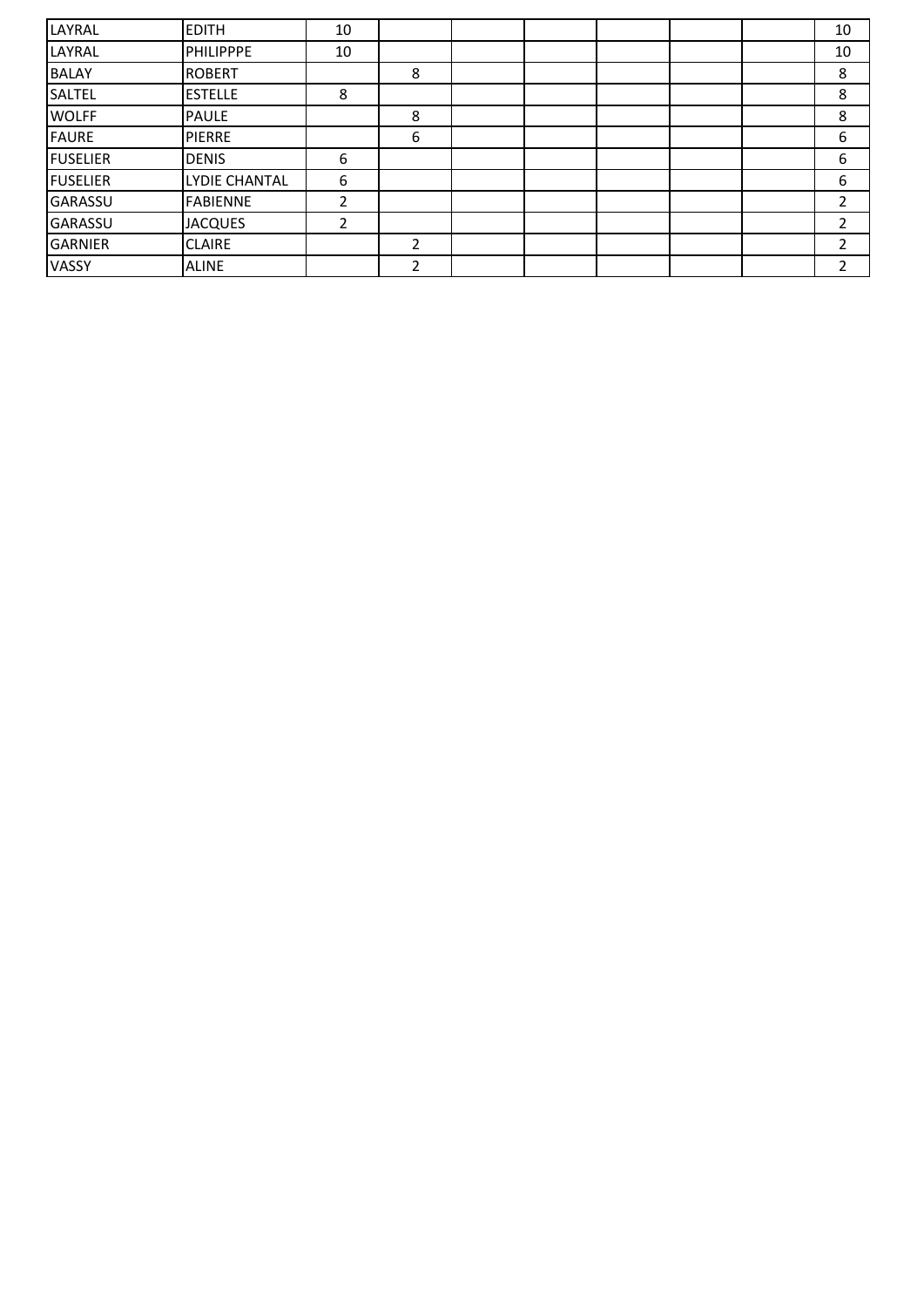## **CHALLENGE SENIORS SCRAMBLE CLASSEMENT NET 2022**

| <b>Nom</b>           | Prénom              | Score          |                |  |  |  |  |  |                   |
|----------------------|---------------------|----------------|----------------|--|--|--|--|--|-------------------|
|                      |                     | 22-févr        | 22-mars        |  |  |  |  |  | BEST <sub>5</sub> |
| <b>BAYARD</b>        | <b>NICOLE</b>       | 48             | 46             |  |  |  |  |  | 94                |
| <b>BAYARD</b>        | <b>ROGER</b>        | 48             | 46             |  |  |  |  |  | 94                |
| <b>FAVIER</b>        | <b>MARC</b>         | 44             | 40             |  |  |  |  |  | 84                |
| <b>MUNINGER</b>      | <b>BRUNO</b>        | 44             | 40             |  |  |  |  |  | 84                |
| <b>ROJON</b>         | <b>ROBERT</b>       | 36             | 48             |  |  |  |  |  | 84                |
| <b>VACHER</b>        | <b>DANIEL</b>       | 36             | 48             |  |  |  |  |  | 84                |
| <b>CORONA</b>        | PEPPINO             | 38             | 38             |  |  |  |  |  | 76                |
| <b>BEALEM</b>        | <b>CLAIRE</b>       | 46             | 26             |  |  |  |  |  | 72                |
| LAPEROUSE            | <b>CLAUDE</b>       | 46             | 26             |  |  |  |  |  | 72                |
| <b>JOLIVET</b>       | <b>CHRISTIAN</b>    | 26             | 44             |  |  |  |  |  | 70                |
| <b>MASSIP</b>        | GUY                 | 42             | 24             |  |  |  |  |  | 66                |
| <b>BRACOUD</b>       | <b>YVETTE</b>       | 34             | 30             |  |  |  |  |  | 64                |
| <b>BARONE</b>        | <b>ALEX</b>         | 22             | 34             |  |  |  |  |  | 56                |
| <b>BARONE</b>        | <b>ANNE MARIE</b>   | 22             | 34             |  |  |  |  |  | 56                |
| <b>DE MAZENOD</b>    | <b>MARIE NOELLE</b> | 40             | 8              |  |  |  |  |  | 48                |
| <b>GALLAND</b>       | <b>GABRIEL</b>      | 32             | 16             |  |  |  |  |  | 48                |
| <b>MAZOYER</b>       | <b>JEAN CLAUDE</b>  | 32             | 16             |  |  |  |  |  | 48                |
| <b>ROUX</b>          | <b>PATRICK</b>      |                | 44             |  |  |  |  |  | 44                |
| <b>DIETSCH</b>       | <b>ANNICK</b>       |                | 42             |  |  |  |  |  | 42                |
| <b>DIETSCH</b>       | <b>JEAN MARC</b>    |                | 42             |  |  |  |  |  | 42                |
| <b>HUGON</b>         | <b>JEAN PIERRE</b>  | 42             |                |  |  |  |  |  | 42                |
| <b>CHAZOT</b>        | <b>CLAUDINE</b>     | 40             |                |  |  |  |  |  | 40                |
| <b>CHANTELOT</b>     | <b>FRANK</b>        |                | 38             |  |  |  |  |  | 38                |
| <b>CHARITAL</b>      | <b>PATRICK</b>      | 38             |                |  |  |  |  |  | 38                |
| <b>SAINT IGNAN</b>   | <b>JEAN CLAUDE</b>  | 24             | 14             |  |  |  |  |  | 38                |
| <b>SAINT IGNAN</b>   | <b>MARTINE</b>      | 24             | 14             |  |  |  |  |  | 38                |
| <b>BALAY</b>         | <b>ROBERT</b>       |                | 36             |  |  |  |  |  | 36                |
| <b>WOLFF</b>         | <b>PAULE</b>        |                | 36             |  |  |  |  |  | 36                |
| <b>BIASIOLO</b>      | <b>ROGER</b>        | 12             | 22             |  |  |  |  |  | 34                |
| <b>BONNET</b>        | <b>ANDREE</b>       | 12             | 22             |  |  |  |  |  | 34                |
| <b>MARTIN</b>        | <b>ISABELLE</b>     | 34             |                |  |  |  |  |  | 34                |
| <b>FOURT</b>         | LILIANE             |                | 32             |  |  |  |  |  | 32                |
| <b>JULIE</b>         | <b>JEAN PIERRE</b>  |                | 32             |  |  |  |  |  | 32                |
| <b>BILLON</b>        | <b>MONDY</b>        | 28             | $\overline{2}$ |  |  |  |  |  | 30                |
| <b>BONNET</b>        | <b>CHANTAL</b>      |                | 30             |  |  |  |  |  | 30                |
| <b>RICHARD</b>       | <b>FRANCOISE</b>    | 10             | 20             |  |  |  |  |  | 30                |
| <b>TOSTAIN</b>       | <b>JACQUES</b>      | 28             | $\overline{2}$ |  |  |  |  |  | 30                |
| <b>TROMPETTE</b>     | LOUIS PASCAL        | 30             |                |  |  |  |  |  | 30                |
| <b>TROMPETTE</b>     | <b>REGINE</b>       | 30             |                |  |  |  |  |  | 30                |
| <b>GUILLOT</b>       | <b>FABIENNE</b>     |                | 28             |  |  |  |  |  | 28                |
| <b>LACHAT</b>        | <b>CLAIRE</b>       | 16             | 12             |  |  |  |  |  | 28                |
| LAVY                 | <b>JACQUELINE</b>   |                | 28             |  |  |  |  |  | 28                |
| <b>MICHEL</b>        | <b>SERGE</b>        | 26             |                |  |  |  |  |  | 26                |
| <b>MASSIP</b>        | <b>LYDIE</b>        |                | 24             |  |  |  |  |  | 24                |
| <b>FAURE</b>         | PIERRE              |                | 20             |  |  |  |  |  | 20                |
| <b>FAURE BACQUET</b> | <b>MICHEL</b>       | 20             |                |  |  |  |  |  | 20                |
| <b>FAURE BACQUET</b> | <b>NICOLE</b>       | 20             |                |  |  |  |  |  | 20                |
| <b>CATILLON</b>      | <b>CATHERINE</b>    |                | 18             |  |  |  |  |  | 18                |
| <b>CATILLON</b>      | <b>JEAN LUC</b>     |                | 18             |  |  |  |  |  | 18                |
| <b>GAGNAIRE</b>      | <b>BERNARD</b>      | 18             |                |  |  |  |  |  | 18                |
| <b>GAGNAIRE</b>      | <b>FRANCOISE</b>    | 18             |                |  |  |  |  |  | 18                |
| <b>GARNIER</b>       | <b>CLAIRE</b>       | 16             |                |  |  |  |  |  | 16                |
| <b>FOULETIER</b>     | <b>JACQUELINE</b>   | $\overline{2}$ | 12             |  |  |  |  |  | 14                |
| LAYRAL               | <b>EDITH</b>        | 14             |                |  |  |  |  |  | 14                |
| LAYRAL               | <b>PHILIPPE</b>     | 14             |                |  |  |  |  |  | 14                |
|                      |                     |                |                |  |  |  |  |  |                   |